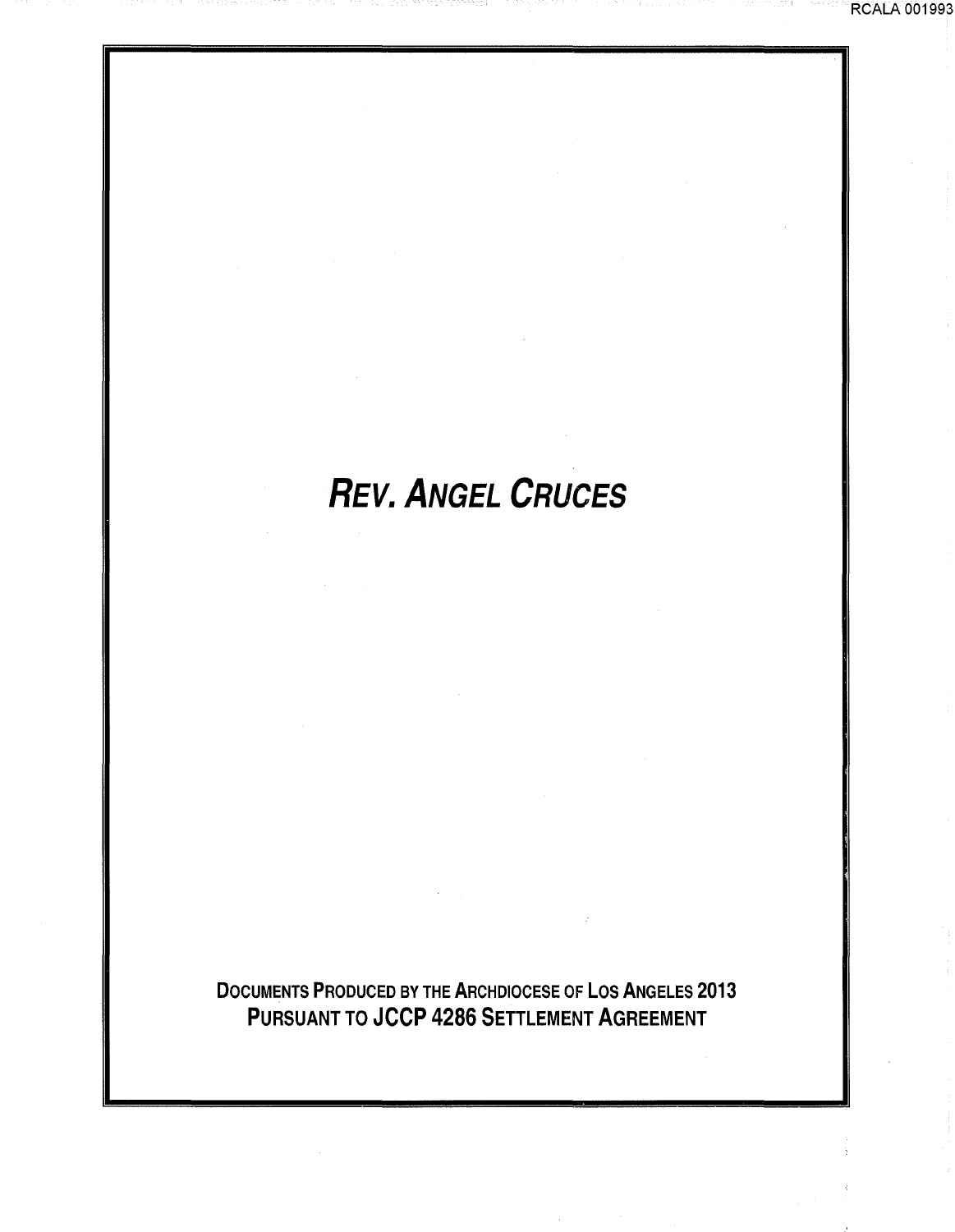## Vicar for Clergy Database

Clergy Assignment Record (Detailed)

# Rev Angel Cruces

Laoag City, Philippines

Current Primary Assignment

Birth Date Birth Place Diaconate Ordination Priesthood Ordination Date of Incardination Religious Community Ritual Ascription Ministry Status Canon State Begin Pension Date

3/18/1961

Diocese Name Diocese of Nueva Segovia, Vigan City, Phillippine

Latin Left Archdiocese

8/30/1925

Extern Priest *Incard Process* 

Age: 87 Deanery: 22

Seminary Ethnicity Filipino

#### Fingerprint Verification and Safeguard Training

Date Background Check Virtus Training Date

#### Assignment History

| Assignment                                                                                       |            | <b>Beginning Date Completion Date</b> |
|--------------------------------------------------------------------------------------------------|------------|---------------------------------------|
| Left Archdiocese, PRIEST NOT TO MINISTER.                                                        | 3/1/1984   |                                       |
| St. Sebastian Catholic Church, Santa Paula Associate Pastor (Parochial<br>Vicar), Active Service | 5/25/1981  | 2/28/1984                             |
| St. Rose of Lima Catholic Church, Maywood Associate Pastor (Parochial<br>Vicar), Active Service  | 9/15/1980  | 5/24/1981                             |
| St. Philomena Catholic Church, Carson Associate Pro Tem, Active Service                          | 7/1/1980   | 9/14/1980                             |
| St. Philomena Catholic Church, Carson Hospitality, Active Service                                | 12/19/1978 | 6/30/1980                             |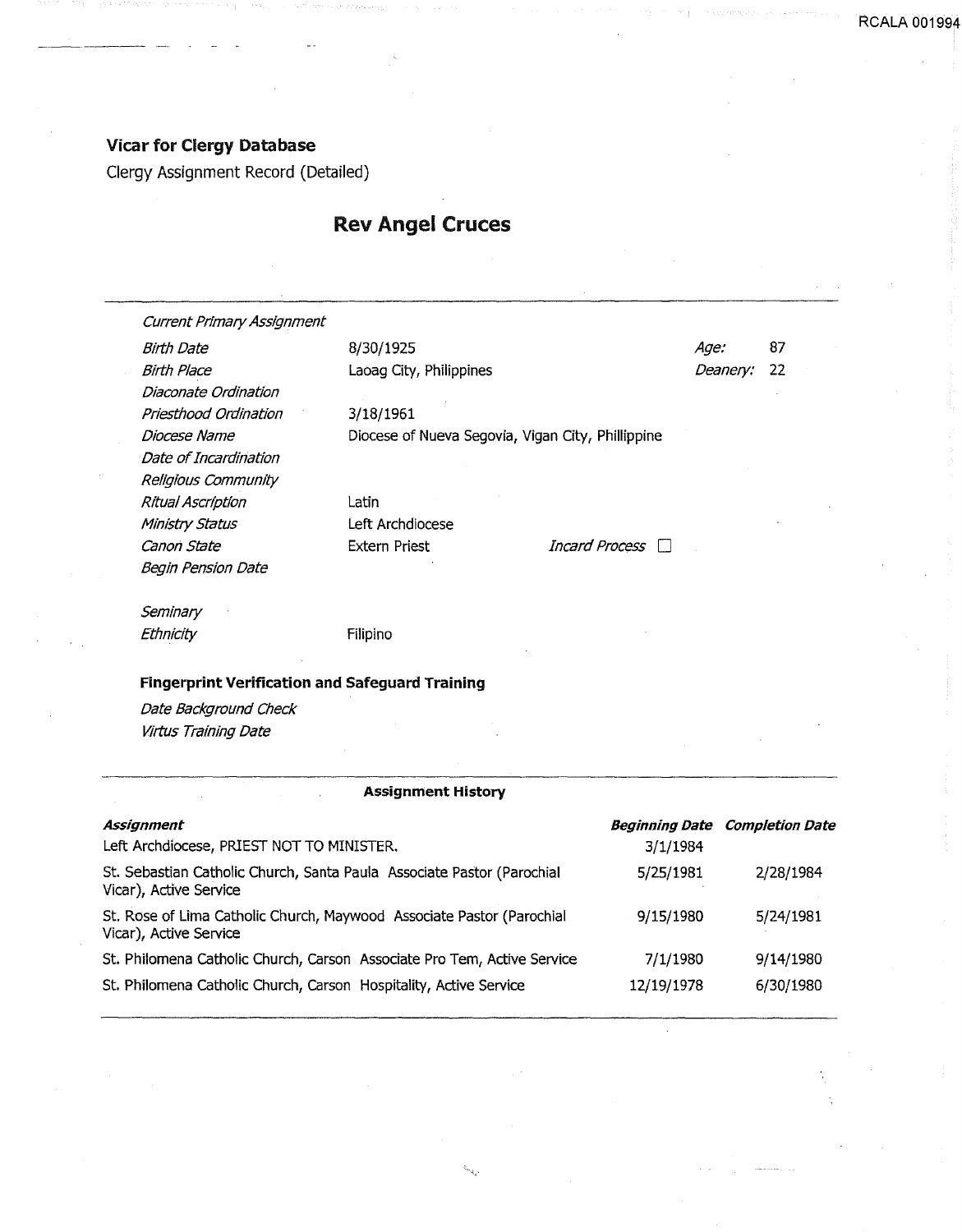RCALA 001995

#### $u$ ecemper  $16, 1933$

This was writ n in code. The first sentence looked like this-,:r.:,/;; *J,rf';..n-7* •7-f'Ar ~·r N':! ?rJ•:.C~r;:.,z.

It was written about one of the times that I went with Frs. REDACTED and Cruces to the house on Rashdall Ave.:

Harch 7

He stood in front of me in his underwear. He looked shorter .like that. I was still fully dressed. He moved towards me and held me in his arms, very close to him, pressing his penis against my leg. He was holding me so close and so tight it was hard for me to keep my balance. "I've longed so much to be alone with you," he wispered. <sup>I</sup>just stood there kind of stiff. I felt I had to say something. "So have I".

He said something else that I can't remember, but I could feel his desire growing. He asked me to take off my clothes. <sup>I</sup>was sort of hesitent, but slowly I removed my shirt and finally my bra. This would be the first time he would see me completly naked~ He was already naked. I couldn't look at him, but I knew he was watching me. A strange sound came from down in his throat when he saw my bare breasts. I from down in his throat when he saw my bare breasts. glanced over at the child's bed. I looked around at the toys on the floor as I took off my pants. Fr. Cruces folded down the bed covers. He then stood back and watched me. <sup>I</sup>felt kind of sel'f-concieous. I slipped my shirt off and I stood there for a moment before taking off my bra. I Gould feel Fr. Cruces' eyes on me. Trying not:to think <sup>I</sup> unhooked my bra. I tossed it on the bed. Fr. Cruces groaned with lusty approval when he saw my bare breasts. He sat on the bed directly in front of me. He pulled me to himself and pushed his face against my breasts. He kept on moaning. His hands were running up and down my body. Fr. Cruces held me tighter. I nearly lost my bal-: ance, I was afraid of falling on him. He noticed that I was having trouble standing still. He let me loose just<br>a bit.

a bit.<br>a bit.<br>Fr. Angel\* looked at me with a glazed look "why are you tipsy?" I didn't understand him "What?" "Why are you tipsy, have you.been drinking'?" "No

\_ •.::¥:That is Father Cruces' first name. *<sup>j</sup>*

 $\frac{1}{\sqrt{2}}$ 

 $\textit{Exhibit}_{\mathcal{S}}$  to Deposition of REDACTED

REDACTED  $\overleftrightarrow{P}$  for  $\overrightarrow{or}$ S-ejJ##?IHr- *.z\_g* / */t? r:?J* 

., . - ........ ~ .;-- ~.t:.·.~·J:- • . ·:~~~ '\;!f~~~.;.:~~;,.~:;::-:~ **·-:t** . -.··~ ... -

-----·-----·· **79924**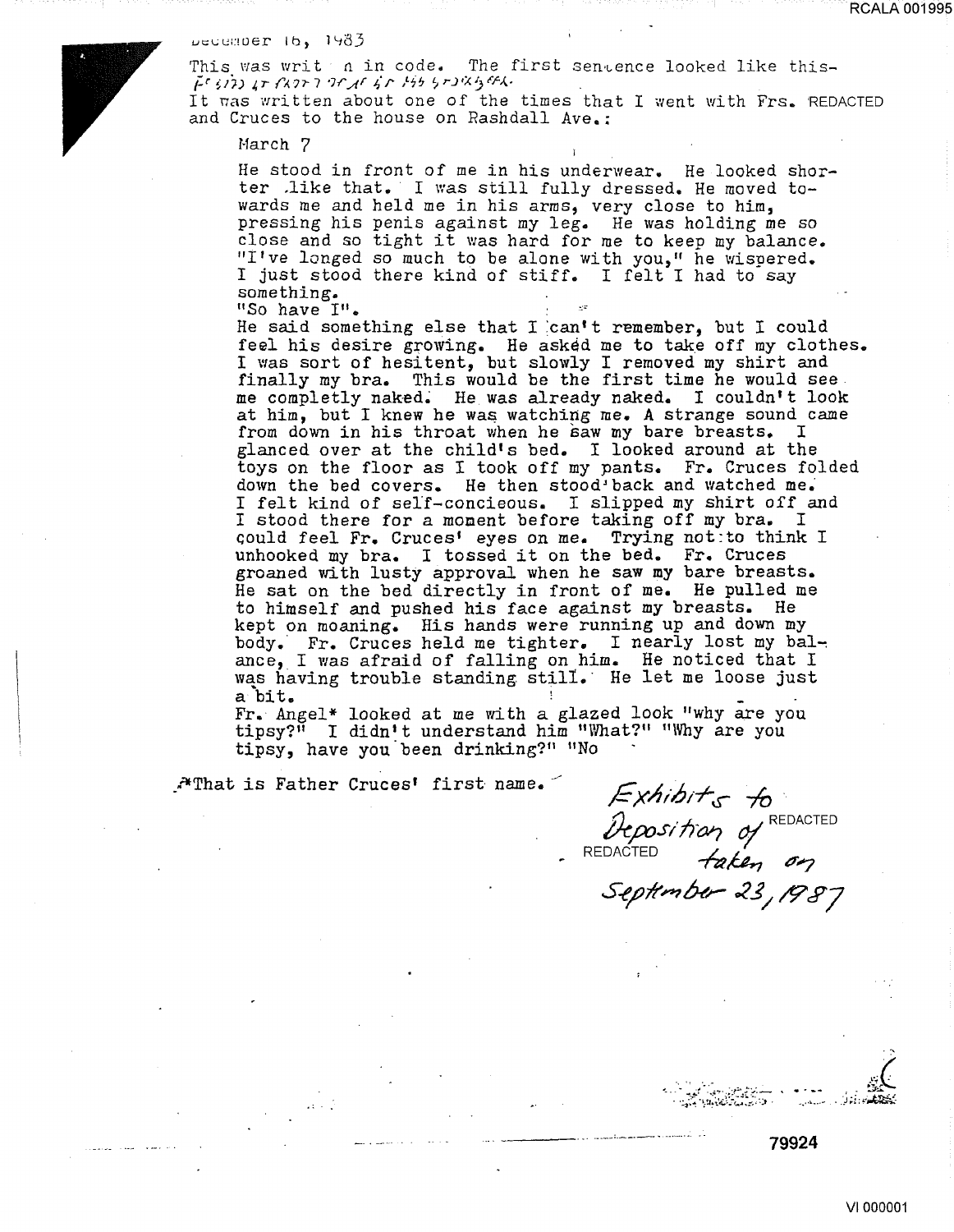Priests I had sex l relations with: Fr. REDACTED 235 N. 9th St. Santa Paula, 93060 Fr. Angel Cruces Fr. REDACTEDREDACTED a transformation of a first  $Fr<sub>e</sub>$  REDACTED (he has a girlfriend there that is a nurse) Fr. REDACTED Fr. REDACTED Philippines  $Fr$ . REDACTED Addresses of some of the places where we had sex: first place Fr. REDACTED took me when I was sixteen--REDACTED Apartments REDACTED (the apartment was rented by REDACIED and REDACTED REDACTED House where Fr. REDACTED ir. Cruces and I first had intercourse--**REDACTED** (the house is owned by REDACTED and REDACTED REDACTED) I went with Fr.REDACTEDto this motel--Raymoure Motel 1645 W. Pacific Coast Hwy Long Beach 432-1256 I also went with him to this one--Islander Motel 1130 W. Pacific Coast Hwy Wilmington 835-0291 Addresses of where I stayed while in the Philippines--**REDACTED REDACTED**  $, M.D.$ REDACTED - 2 fortiles class home کت Other: REDACTED (this is an old number, maybe it's wrong now) **REDACTED** (he went with Fr. Cruces, Fr. REDACTED and me to watch X rated movies. That night he spent the night with those<br>priests, he slept with Fr. REDACTED even though Fr. REDACTED knew that REDACTED is gay. REDACTED says nothing happened between them.)  $\int_{M}^{V} \phi_0 \int_{\text{in}}^{\text{Left}} \text{Left for the Philippines Fr. REDACTER}$ (Shortly before I became sexually interested in REDACTED. She went to see X rated movies with some of the priests put they told her not to tell anyone about it. Fr. REDACTED now says that REDACTED has "disapeared" and no one, not even the aunt and uncle she was staying with, know where she is. Both Fr. REDACTED and Fr. Cruces claim that they did not know that Fr.REDACTED was interested **jin** REDACTED They also claim that they did not take her to see  $\beta$  rated movies.) **REDACTED** 

79925

**RCALA 001996**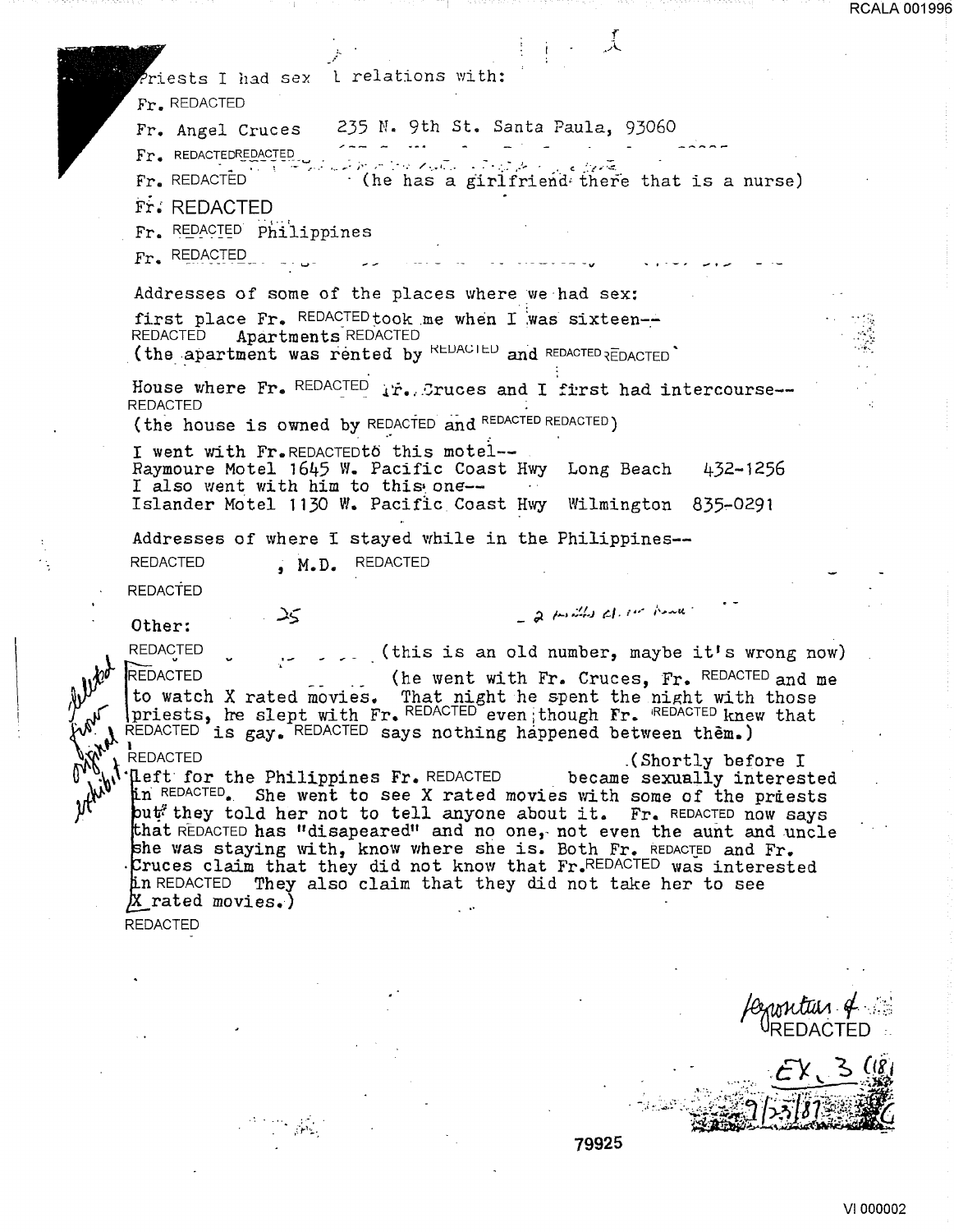December 16, i 3

.I

Here are some more notes that were also written in code:

Today I'm going to visit Fr. REDACTED and probably also Fr. Cruces.

They weren't there but Thursday right after school 3:30 they weren t there but final suay right arter sthoot ). We have they came to visit me together with Fr. REDACTED We went to L.A. and had dinner then we went to a motel and had sex.\*

.\_ ..

 $\mathcal{L}$ 

Next to that note there was a separate one that read:

You are the first and the last (Fr. Cruces April 28, 8:40) Monday

•From other notes I figured that the date this happened was April 17 *i* 1980 on a Thursday.

.<br>.. . ..<br>.. : : : : ... .

ž

·}:;;\_ --·-·'-'-·~·-'-' -- .,~.,: ~:>L;~i( -~ ~.. ..... **79926**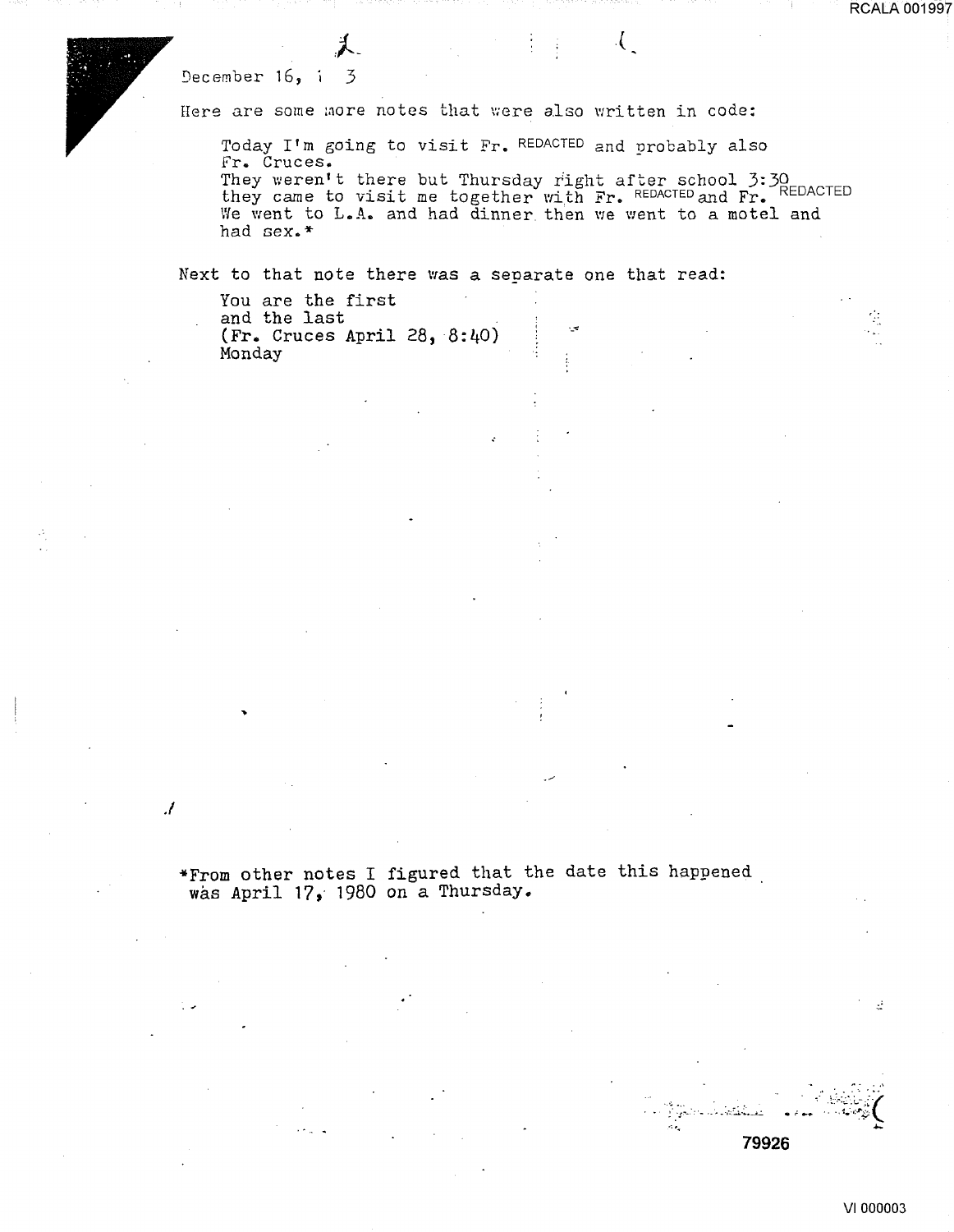### ARCHDIOCESE OF ZAMBOANGA

#### February 12,1984

Rev. Msgr. John A. Rawden Archdiocesan Chancellor Archdiocese of Los Angeles<br>1531 W. Ninth Street Los Angeles, CA. 90015

Reverend and Dear Monsignor: . . . . .

. After reading yesterday in our local papers the news of seven "womanizing" priests (no names) in the Archdiocese of Los Angeles, I had a phone call this morning from my brother, Fr. Angel Cruces, to tell that he is implicated and included in the suit. You can imagine how shocked and worried I feel, Monsignor. Except praying and hoping for the best I do not know what to do. I advised Fr. Angel to likewise pray much, and entrust their case to the chancery, and keep me posted about further developments.

The news in our papers reports no details of the case except. that some seven priests seduced her and one of them is the father of her child. Also that it was learned that she was pregnant, three of the priests sent her to. the Philippines. This detail reminds me that last October or about a girl from L.A. was in our town, Laoag City, delivered a child-and during her stay there was with the family of Fr. REDACTED I then wrote to Fr. Angel and asked if he had anything to do with the coming of the girl. He said he had nothing to do with the girl, no immoral relationship. When I talked to him on the phone this mornins he claimed that he had had no contact with the girl but was just included in suit because he is with the group of priests. I hope this is true.<br>true.

In the name of: Fr. Angel's archbishop and arch-<br>diocsee and of our family, I am begging you, Monsignor, to kindly do everything you can to help Fr. Angel and the other priests. I am sure you and the L.A. Archdiocese are working hard to settle the case. I am praying and hoping that the suit will be settled favorably to all concerned.

Thank you, dear Monsignor. Let me hear whatever you wish to communicate. With every good wish and prayers, I remain,

Sincerely wours.

REDACTED

**REDACTED** 

Chancery Office: P.O. Box No. 1, Gov. R. T. Lim Avenue • Zamboanga City, Philippines <sup>'</sup> Tel. No. 3329

79930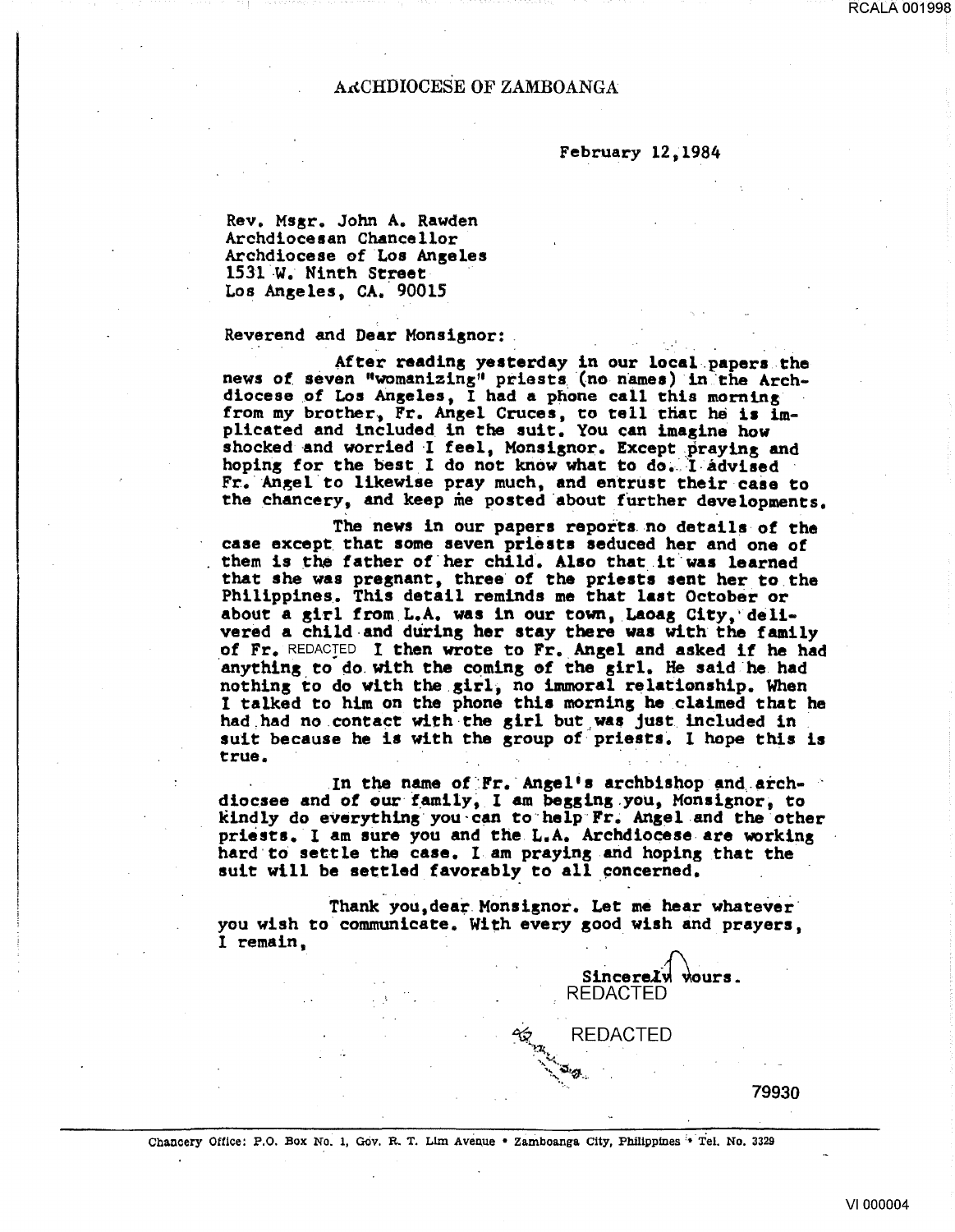**RCALA 001999** 

 $\sim 10$ 

さん。 tog e - 142  $\tau_{\rm{c}}$  . **REDACTED** Чý.  $\rightarrow$   $K^+$   $\rightarrow$   $^{-1}$ 

 $\sim$   $\sim$   $\sim$   $\sim$ しょれん しょうぶつ  $\alpha$  , and  $\alpha$  , and  $\alpha$  , and  $\alpha$  $\gamma_{\rm{B}}$  and  $\gamma_{\rm{B}}$  $\frac{1}{\sqrt{2}}\left(\frac{1}{\sqrt{2}}\frac{1}{\sqrt{2}}\frac{1}{\sqrt{2}}\right) = \frac{1}{2}\left(\frac{1}{\sqrt{2}}\frac{1}{\sqrt{2}}\right)$  $\sim 10^{-10}$  km  $^{-1}$  $\label{eq:2.1} \begin{split} \mathcal{L}_{\text{eff}} &= \frac{1}{2} \frac{g^2 \Delta}{\sqrt{2}} = \frac{2}{\pi} \left( \frac{g^2 \Delta}{\sqrt{2}} \right) \frac{g^2}{\sqrt{2}} \frac{g^2}{\sqrt{2}} \frac{g^2}{\sqrt{2}} \frac{g^2}{\sqrt{2}} \, , \end{split}$ **Burnett**  $\label{eq:2.1} \begin{split} \mathcal{D}_{\text{max}}(\mathcal{D}_{\text{max}}(\mathcal{D}_{\text{max}})) = \mathcal{D}_{\text{max}}(\mathcal{D}_{\text{max}}) \\ \mathcal{D}_{\text{max}}(\mathcal{D}_{\text{max}}(\mathcal{D}_{\text{max}})) = \mathcal{D}_{\text{max}}(\mathcal{D}_{\text{max}}) \end{split}$  $\mathcal{L}^{\text{L}}(\mathcal{C})$  .  $\label{eq:3.1} \left\langle \left\langle \psi_{\alpha\beta} \right\rangle \xi^{\alpha\beta\beta\gamma} \right\rangle = \left\langle \left\langle \psi_{\alpha\beta} \right\rangle \right\rangle = \left\langle \left\langle \psi_{\alpha\beta} \right\rangle \right\rangle$  $\frac{1}{2}$  ,  $\frac{1}{2}$  ,  $\frac{1}{2}$  ,  $\frac{1}{2}$  , 一、 医皮炎血液  $\Delta_{\rm L}^2$  $\mathcal{L}_{\rm eff}$  ,  $\mathcal{L}_{\rm eff}$  $\tau = \tau_2$  .  $\frac{1}{2} \partial \Phi_{\rm{eff}} = 0.59$  $\leq 2\overline{\omega}_{12} \leq 7$  $\sigma_{\rm x} \simeq 2.5 \; \mu_{\rm p}$  .  $\mathcal{L}=\mathcal{R}(\omega)$  for  $\sim$  4  $\sim$   $\sim$   $\epsilon_{\rm c}$  $\sim 5\,r_{\rm g}$  $\sim 2\%$  $\label{eq:1} \mathcal{L}_{\mathcal{A}}(\mathbf{x},\mathbf{y}) = \mathcal{L}_{\mathcal{A}}(\mathbf{x},\mathbf{y})$  $\mathcal{L}^{\text{max}}_{\text{max}}$  $\sim$  $\sim 15$  $\sigma_{\rm c}$  )  $\label{eq:1.1} \begin{split} \mathcal{L}_{\text{max}}(\mathbf{r}) & = \mathcal{L}_{\text{max}}(\mathbf{r}) \mathcal{L}_{\text{max}}(\mathbf{r}) \mathbf{r} + \mathbf{r} \mathbf{r}^{\prime} \mathbf{r}^{\prime} + \mathbf{r}^{\prime} \mathbf{r}^{\prime} + \mathbf{r}^{\prime} \mathbf{r}^{\prime} \mathbf{r}^{\prime} + \mathbf{r}^{\prime} \mathbf{r}^{\prime} \mathbf{r}^{\prime} \mathbf{r}^{\prime} + \mathbf{r}^{\prime} \mathbf{r}^{\prime} \mathbf{r}$ ਾਨ ਨੂੰ ਅਨੁਭੂ <sub>ਕੋ</sub>ਰੋਨ ਨਹਾਂ ਭਗਨਾ ਨ in the consideration of the constant of the control of the constitution of the problem of the constitution of t 网络幽蚕花 人名英格兰人姓氏罗克里奇的变体 电极电 医霍尔斯氏征鼻部切除术 计输入文件 医耳鼻的 电电子

**Ignisha** (Pebl.)  $\frac{\partial^2 \Psi}{\partial x^2} = \frac{1}{2} \frac{\partial^2 \Psi}{\partial x^2}$  $\frac{1}{2} \frac{1}{2} \sigma$ i<br>Talia  $\label{eq:2.1} \mu_{\rm c} \left( \mathcal{V} \right) = \mathcal{V} \mu_{\rm c} \left( \mathcal{V} \right) = \mathcal{V} \left( \mathcal{V} \right) \left( \mathcal{V} \right)$ **Production**  $\mathcal{O}(2\pi\chi)$  of  $\mathcal{O}(2\pi\chi)$  $\sim 10^{-10}$ "不是"。 《魏王》  $\mathcal{L}^{(k+1)}_{\mathcal{L}}$  , State State  $\sim$   $\beta$  . vé karacintis (no su komerci †uko ben∰s vieno er  $\mathcal{F} = \mathcal{F}(\mathbf{m}_\mathrm{eff})$  $\label{eq:2.1} \frac{1}{\sqrt{2}}\sum_{\substack{a\in \mathbb{Z}^2\\ \left(\frac{a}{2}\right)^2\leq \left(\frac{a}{2}\right)^2\leq \left(\frac{a}{2}\right)^2\leq \left(\frac{a}{2}\right)^2\leq \left(\frac{a}{2}\right)^2\leq \left(\frac{a}{2}\right)^2\leq \left(\frac{a}{2}\right)^2\leq \left(\frac{a}{2}\right)^2\leq \left(\frac{a}{2}\right)^2\leq \left(\frac{a}{2}\right)^2\leq \left(\frac{a}{2}\right)^2\leq \left(\frac{a}{2}\right)^2\leq \left$  $\mathcal{L}^{\text{max}}_{\text{max}}$  $\mathcal{M}_{\mathcal{L},\mathcal{R}}^{\mathcal{L},\mathcal{L}}=\mathcal{L}_{\mathcal{R}}^{\mathcal{L},\mathcal{L}}=\mathcal{L}_{\mathcal{L},\mathcal{L}}^{\mathcal{L}}$  $\mathcal{S}^{\text{in}}(\mathcal{S})=\left\{ \begin{array}{ll} 1 & \text{if } \mathcal{S}^{\text{in}}(\mathcal{S}) \leq \mathcal{S}^{\text{in}}(\mathcal{S}) \end{array} \right.$ "一样,有了一个"老人的人好","我们一定是我的人的人想来好。 每一个人是这个问题的。 医心脏病毒 计图片分析 网络 光平

a govern a companies on de Camalage about a La California a mail.<br>Light capacity and that first and the companies of different or a government  $\cap_{\mathcal{A}}\mathring{\mathcal{B}}\cap\cap\mathcal{A}_{\mathcal{C}}^{\mathcal{C}}$ 

and in Spreemont<br>Second Police<br>Second Provision

 $\omega_{\rm d}$  and

 $\mathcal{O}(\mathcal{O}(\frac{2\pi}{\sigma})\mathcal{O}(\frac{1}{\sigma}))\leq \mathcal{O}(\frac{1}{\sigma})$ 

 $\mathbb{M}^2$  . The case of  $\mathfrak{m} \mathfrak{m}^2$  ,  $\mathbb{M}^2$ 

79931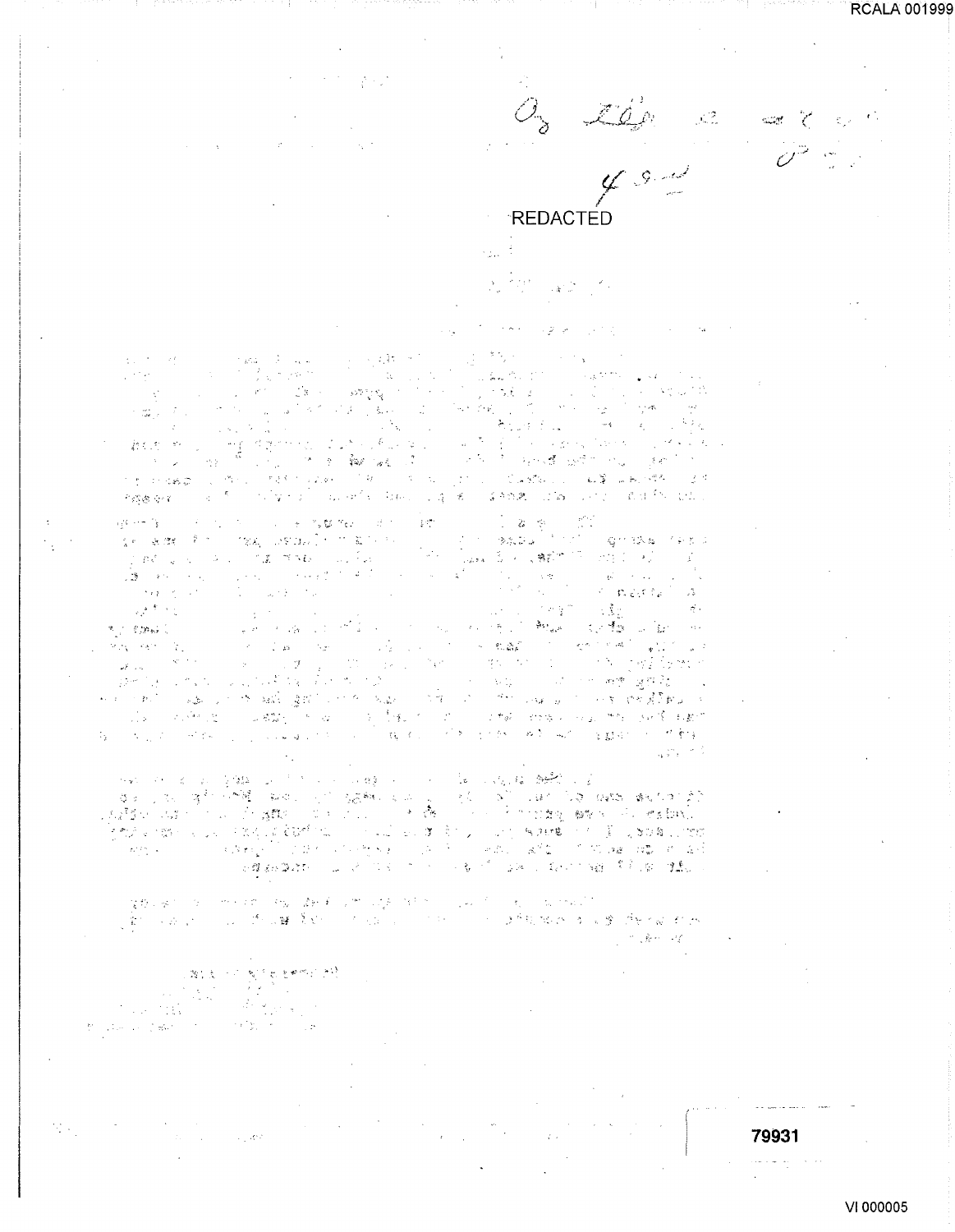

**RCALA 002000** 

4-0548058052002 02/21/84 ICS IPMRNCZ CSP LSAB 1 REDACTED MGM TORN LOS ANGELES CA 02-21 0758P EST Kev. a. Cours

RAWDEN CHANCELLOR 1531 W 9 ST LOS ANGELES CA 90015

 $\sim 10^{-10}$ 

THIS IS A CONFIRMATION COPY OF THE FOLLOWING MESSAGE:

TORN LOS ANGELES CA 02-21 0758P EST INT REDACTED REDACTED CHANCERY OFFICE PO BOX 1, GOV, R.T. LIM AVENUE ZAMBOANGA CITY (PHILIPPINES) REDACTED REDACTED PLEASE TELEPHONE ME AT 4PM PST, REDACTED, RAWDEN. CHANCELLOR -

COL 1, 4PM REDACTED

20:26 EST

MGMCOMP

#### 79929

TO BEBLY BY MAILGRAM MESSAGE, SEE BEVERSE SIDE EOR WESTERN LINION'S TOLL . EREE PHONE NLIMBERS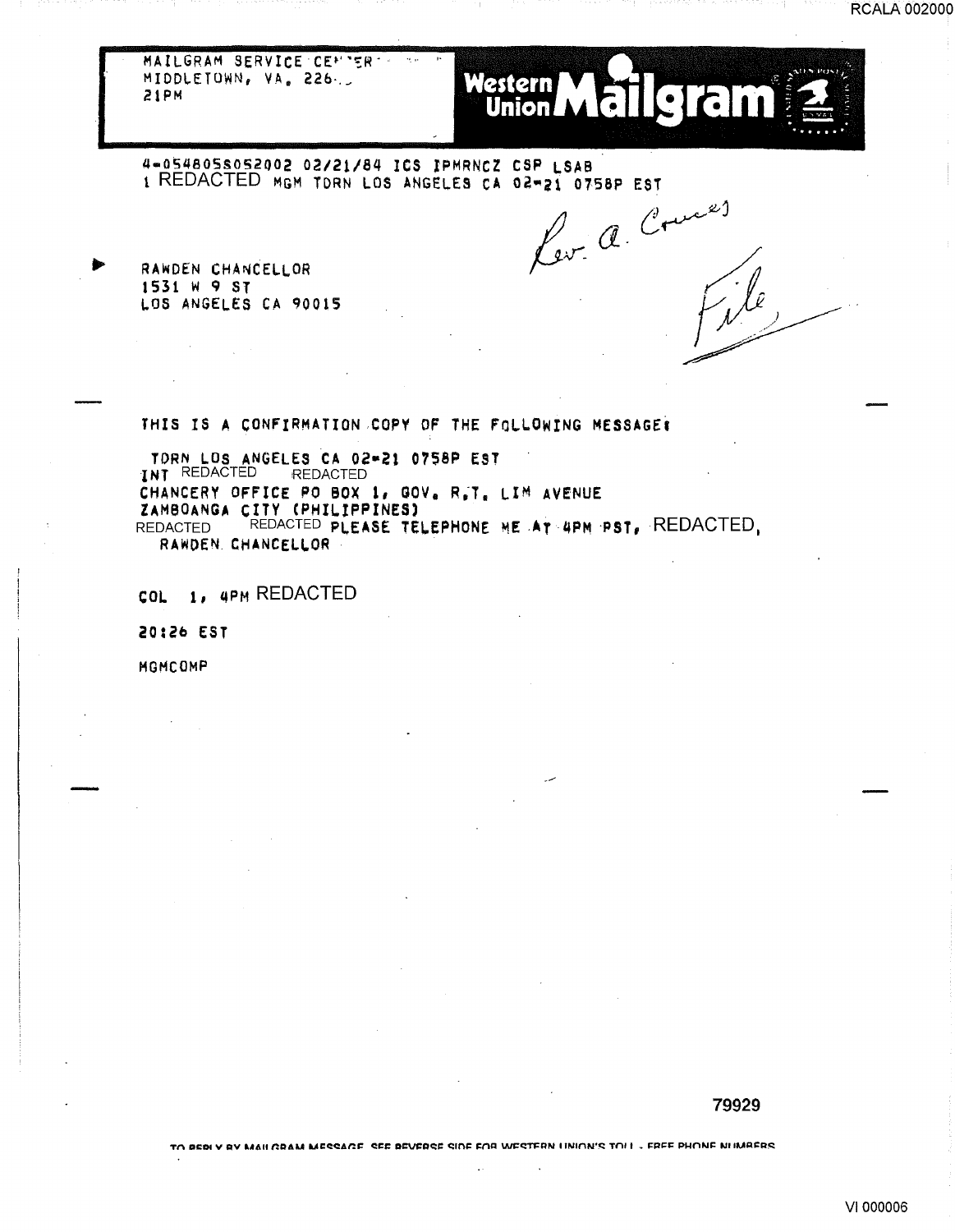ROMAN CATHOLIC DIOCESE OF" BROOKLYN

POST OFFICE BOX C

BROOKLYN, NEW YORK 11202·3604



July 2, 1991

THE CHANCERY

The Most Reverend Stephen E. Blaire Chancellor- Archdiocese of Los Angeles 1531 West 9th Street Los Angeles, California

Your Excellency:

May I ask your kind assistance in the following matter.

The Reverend Angel Cruces, a priest of the Archdiocese of Nueva Segovia, Phillipines, assisted in the Archdiocese of Los Angeles some time in the early part of the 80's. It has come to our attention that during this time he had been implicated in Los Angeles in a case involving sexual misconduct, which was tried in court.

Since Father Cruces is presently assisting in the Diocese of Brooklyn, I would appreciate whatever information you may be able to share regarding Father Cruces and this case, as well as any other information and evaluation you may have in regard to his character and ability to carry on his priestly ministry. I assure you that this information will be held in strict confidence.

I am grateful for your kind assistance in this. matter.

With every best wish, I am

Sinnåralv voure in Chriet. **REDACTED** 

REDACTED

#### 79922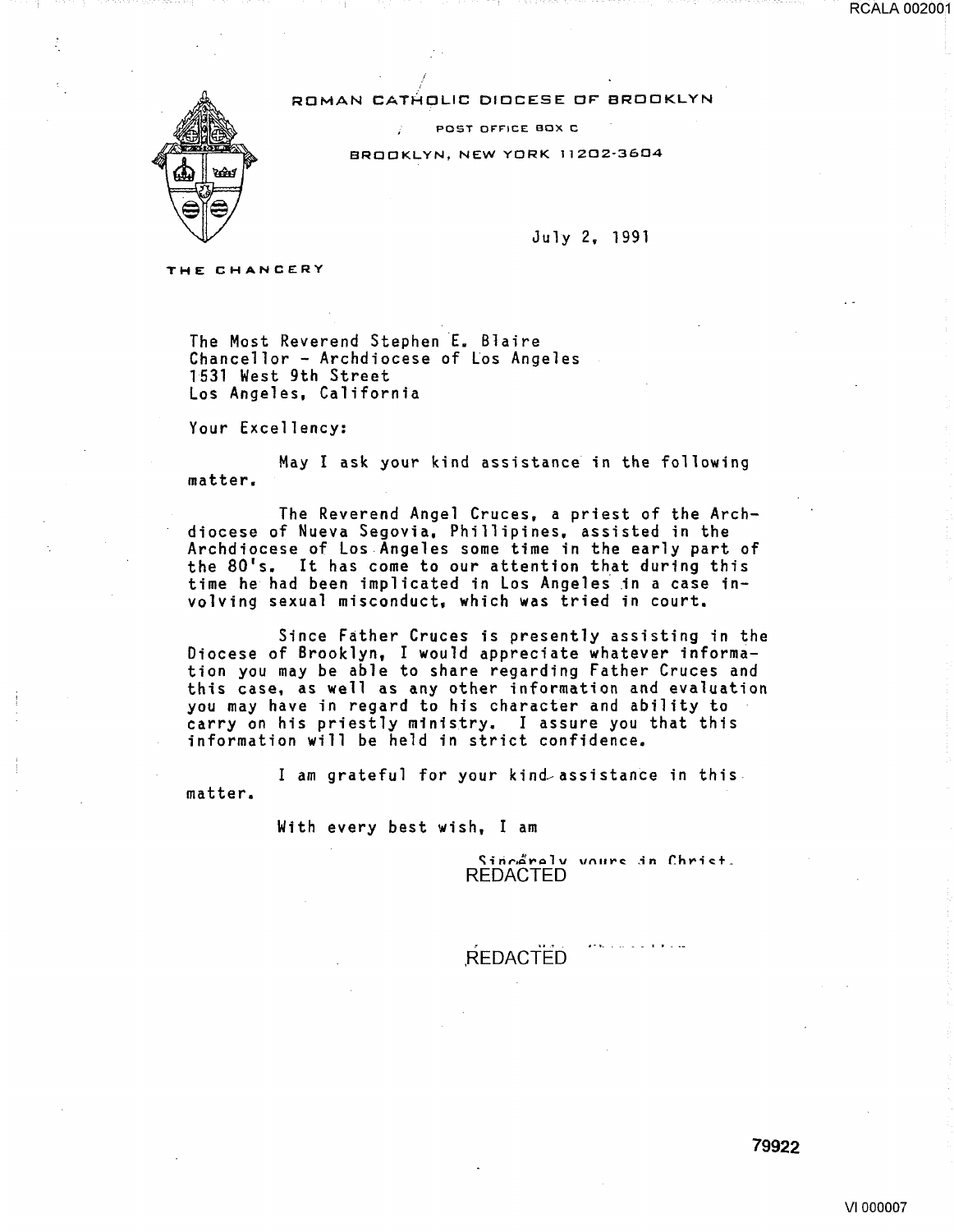| <b>REDACTED</b>                                  |                                                                                |                                          |                              |
|--------------------------------------------------|--------------------------------------------------------------------------------|------------------------------------------|------------------------------|
| Los Angeles                                      | St. Basil's                                                                    | 2/1/80                                   |                              |
| LEFT ARCHDIOCESE                                 |                                                                                | 2/10/84                                  |                              |
|                                                  |                                                                                |                                          |                              |
| CRUCES, Rev. Angel                               |                                                                                |                                          |                              |
| Carson<br>Maywood<br>Santa Paula                 | St. Philomena<br>St. Rose of Lima<br>St. Sebastian                             | 7/1/80<br>9/15/80<br>5/25/81             |                              |
| LEFT ARCHDIOCESE                                 |                                                                                | 1/10/84                                  |                              |
| REDACTED                                         |                                                                                |                                          |                              |
| San Pedro<br>Los Angeles<br>Carson<br>Wilmington | Mary, Star o/t Sea.<br>Immaculate Concep.<br>St. Philomena<br>SS. Peter & Paul | 2/19/68<br>4/27/73<br>6/6/77<br>10/10/81 |                              |
| . ACTIVE LEAVE                                   |                                                                                | 3/1/84                                   |                              |
| <b>REDACTED</b>                                  |                                                                                |                                          |                              |
| Wilmington<br>Los Angeles                        | SS. Peter & Paul<br>Immaculate Concep.                                         | 5/22/79<br>7/9/83                        |                              |
| LEFT ARCHDIOCESE                                 |                                                                                | 2/10/84                                  |                              |
| <b>REDACTED</b>                                  |                                                                                |                                          |                              |
| La Puente<br>Camarillo                           | St. Martha<br>St. Mary Magdalen                                                | 7/1/81<br>12/10/81                       |                              |
| LEFT ARCHDIOCESE                                 |                                                                                | 11/15/82                                 |                              |
| <b>REDACTED</b>                                  | St. Philomena<br>(Carson)                                                      |                                          | faculties $4/9/80 - 4/20/80$ |
| <b>REDACTED</b>                                  |                                                                                |                                          |                              |
|                                                  |                                                                                |                                          | 79923                        |

ومباد